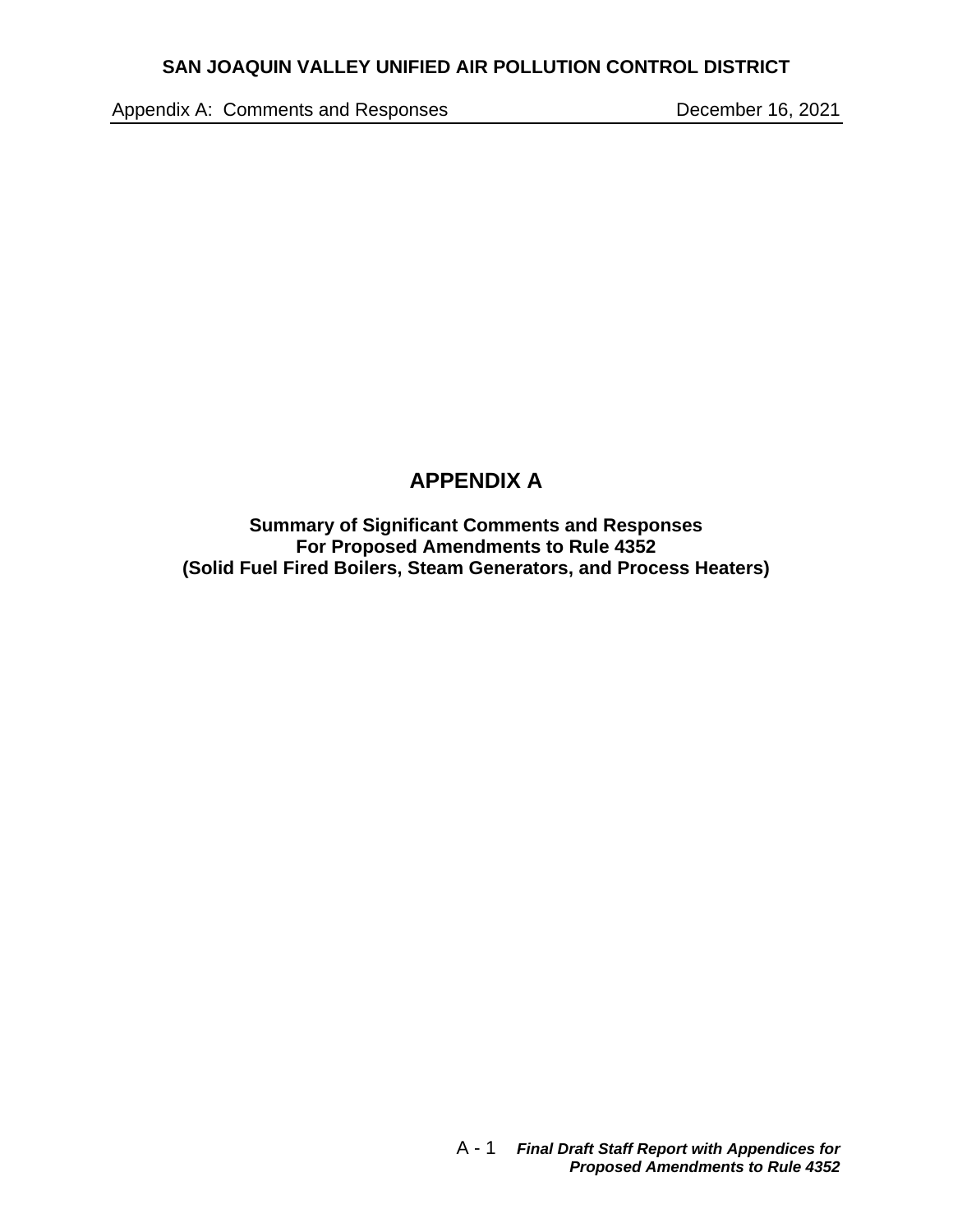Appendix A: Comments and Responses December 16, 2021

This page intentionally blank.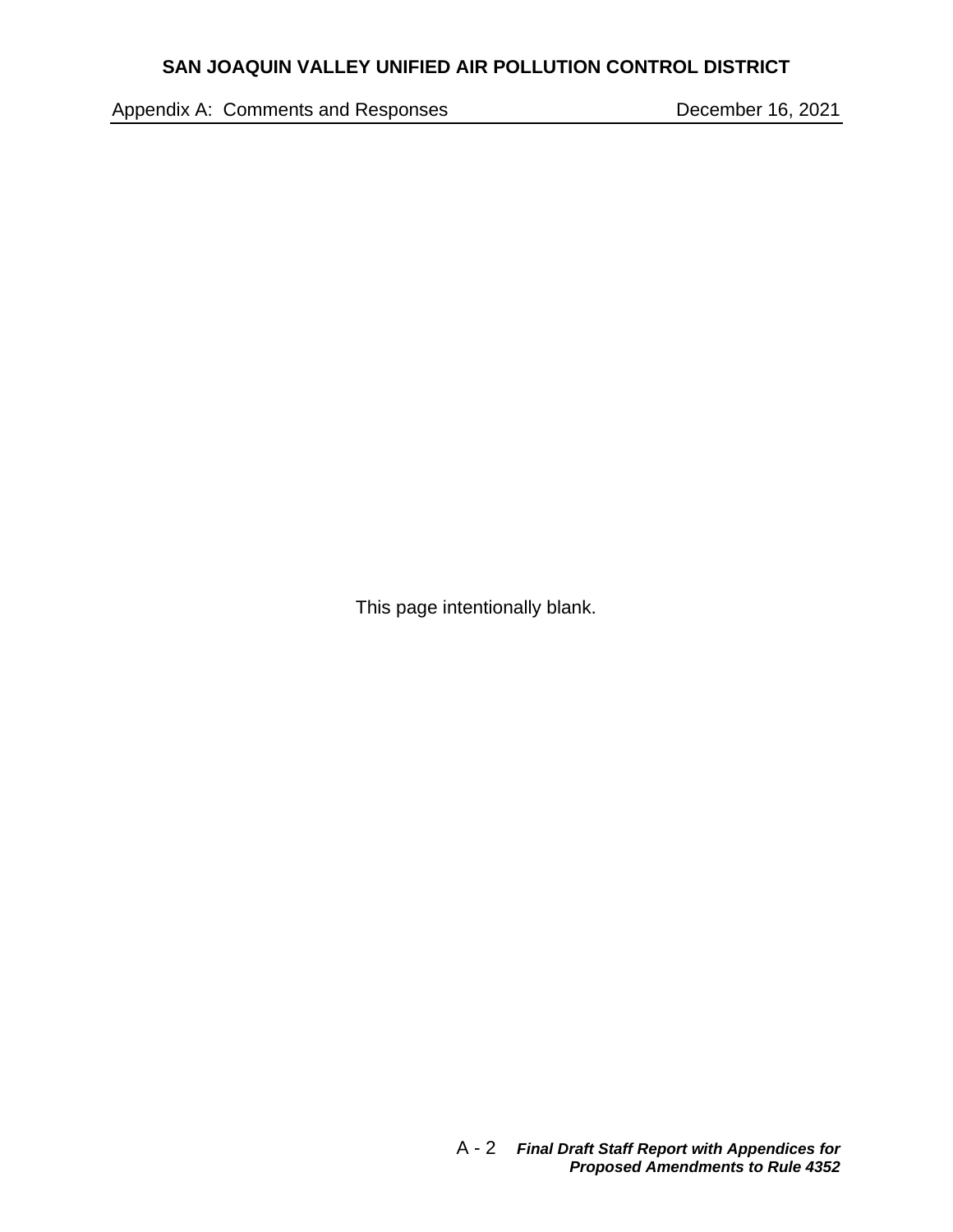Appendix A: Comments and Responses December 16, 2021

#### **SUMMARY OF SIGNIFICANT COMMENTS DRAFT AMENDMENTS TO RULE 4352 (SOLID FUEL FIRED BOILERS, STEAM GENERATORS, AND PROCESS HEATERS) November 16, 2021**

The District published the proposed rule November 16, 2021 for 30-day public review and comment.

**No comments were received.**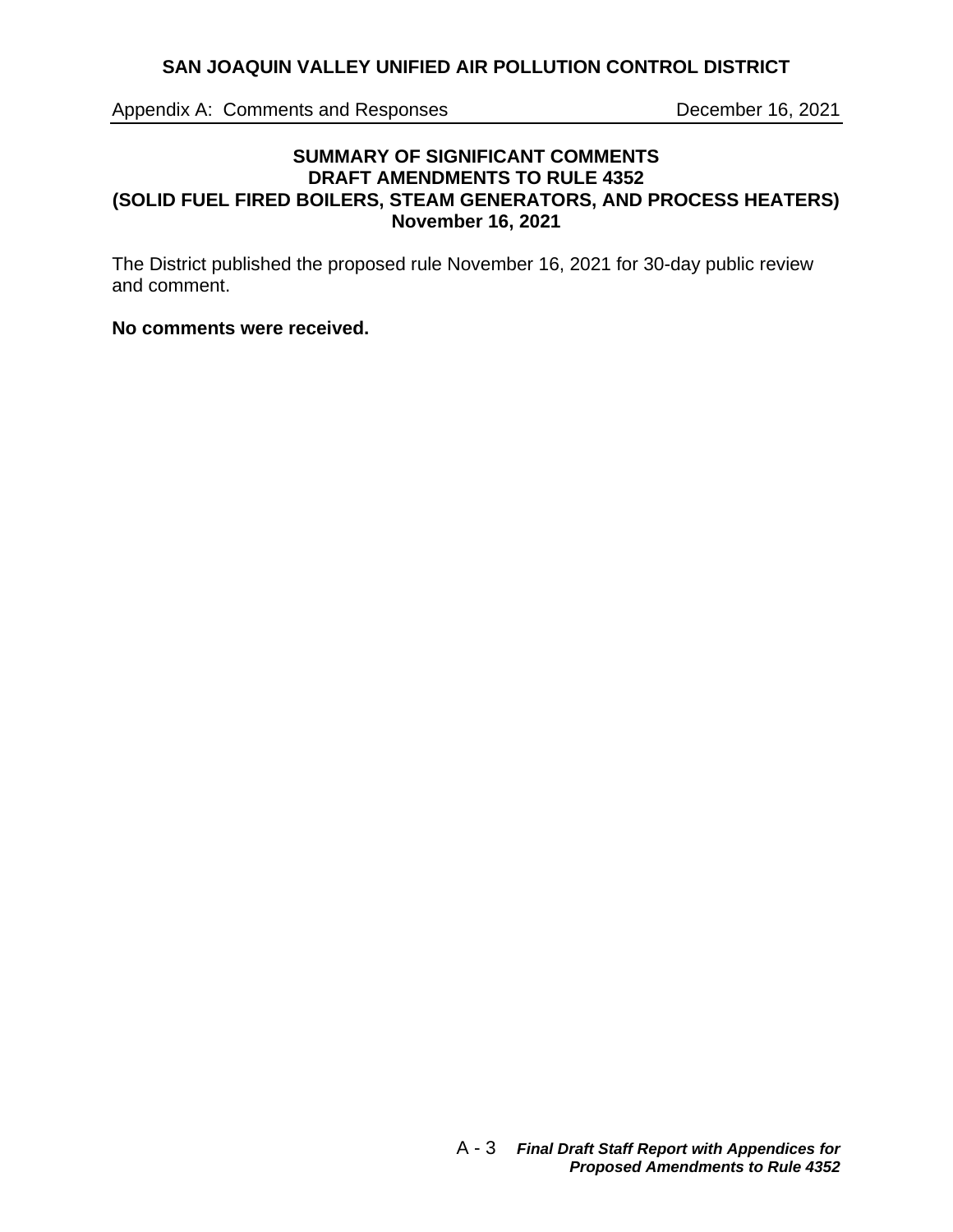Appendix A: Comments and Responses December 16, 2021

#### **SUMMARY OF SIGNIFICANT COMMENTS DRAFT AMENDMENTS TO RULE 4352 (SOLID FUEL FIRED BOILERS, STEAM GENERATORS, AND PROCESS HEATERS) November 4, 2021**

The District held a public workshop to present, discuss, and receive comments on the draft amendments to Rule 4352 on November 4, 2021. Summaries of significant comments received during the public workshop and associated comment period are summarized below.

#### **Comments were received from the following:**

Derek Furstenwerth, Consolidated Asset Management Services (CAMS) Terry Coble, Covanta Holding Corporation (Covanta)

**1. COMMENT:** The SOx limit of 0.02 lbs/MMBtu for biomass fueled units is not supported by emissions data. Historical emissions data shows a significant number of 30-day rolling averages in excess of 0.02 lbs/MMBtu. (CAMS)

**RESPONSE:** Based on the District's technical assessment and the feasible controls available, District staff found that the proposed emissions limits for SOx are technologically feasible and achievable. The proposed requirements were also found to be cost-effective.

**2. COMMENT:** We request that the 65 ppm NOx limit for biomass fueled units also be included as the equivalent limit in lbs/MMBtu. This would allow facilities to have certainty as to the applicable limits, regardless of whether they use  $O<sub>2</sub>$  or CO2 diluent CEMS. (CAMS)

**RESPONSE:** EPA Test Method 19 (Determination of Sulfur Dioxide Removal Efficiency and Particulate Matter, Sulfur Dioxide, and Nitrogen Emission Rates) contains methodology for determining emission rates in ppm.  $O_2$  or  $CO_2$ concentrations and appropriate F factors (ratios of combustion gas volumes to heat inputs) are used to calculate pollutant emission rates from pollutant concentrations.

**3. COMMENT:** The draft rule proposes a new SOx limit of 0.03 lbs/MMBtu or 12 ppmy  $@$  12%  $CO<sub>2</sub>$  for units fired on municipal solid waste. Municipal solid waste is well documented as having heating values that are highly variable, and the proposed emission limit does not provide sufficient margin to ensure continuous compliance. We request a SOx emission limit of 0.04 lbs/MMBtu or 16 ppmv @  $12\%$  CO<sub>2</sub>. (Covanta)

**RESPONSE:** Based on the District's technical assessment and the feasible controls available, District staff found that the proposed emissions limits for SOx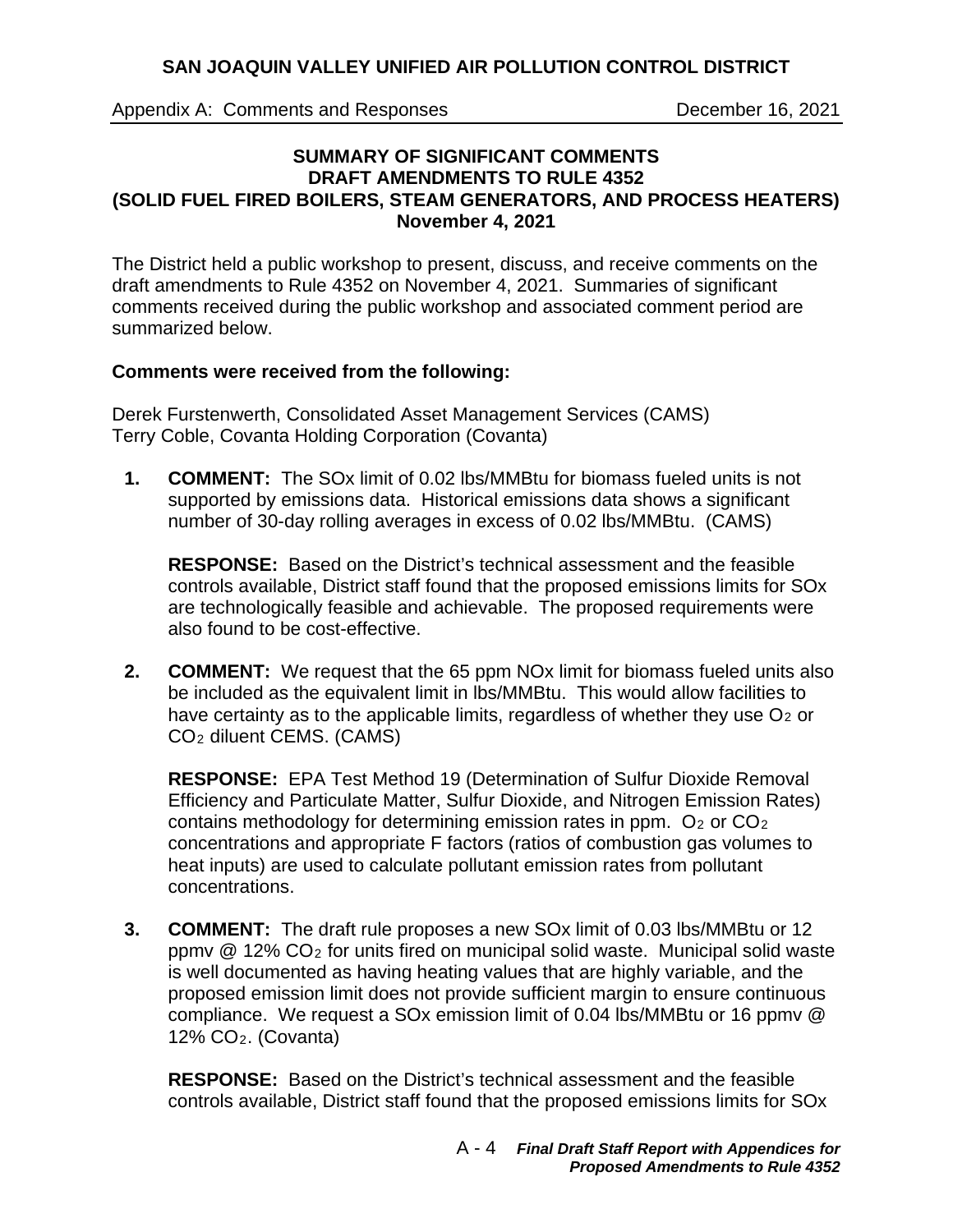#### Appendix A: Comments and Responses December 16, 2021

are technologically feasible and achievable. The proposed requirements were also found to be cost-effective.

**4. COMMENT:** The draft rule proposes a PM10 limit of 0.04 lbs/MMBtu or 0.02 gr/dscf @ 12% CO2. We request this limit be revised to 0.044 lbs/MMBtu or 0.022 gr/dscf. (Covanta)

**RESPONSE:** Based on the District's technical assessment and the feasible controls available, District staff found that the proposed emissions limits for PM10 are technologically feasible and achievable. The proposed requirements were also found to be cost-effective.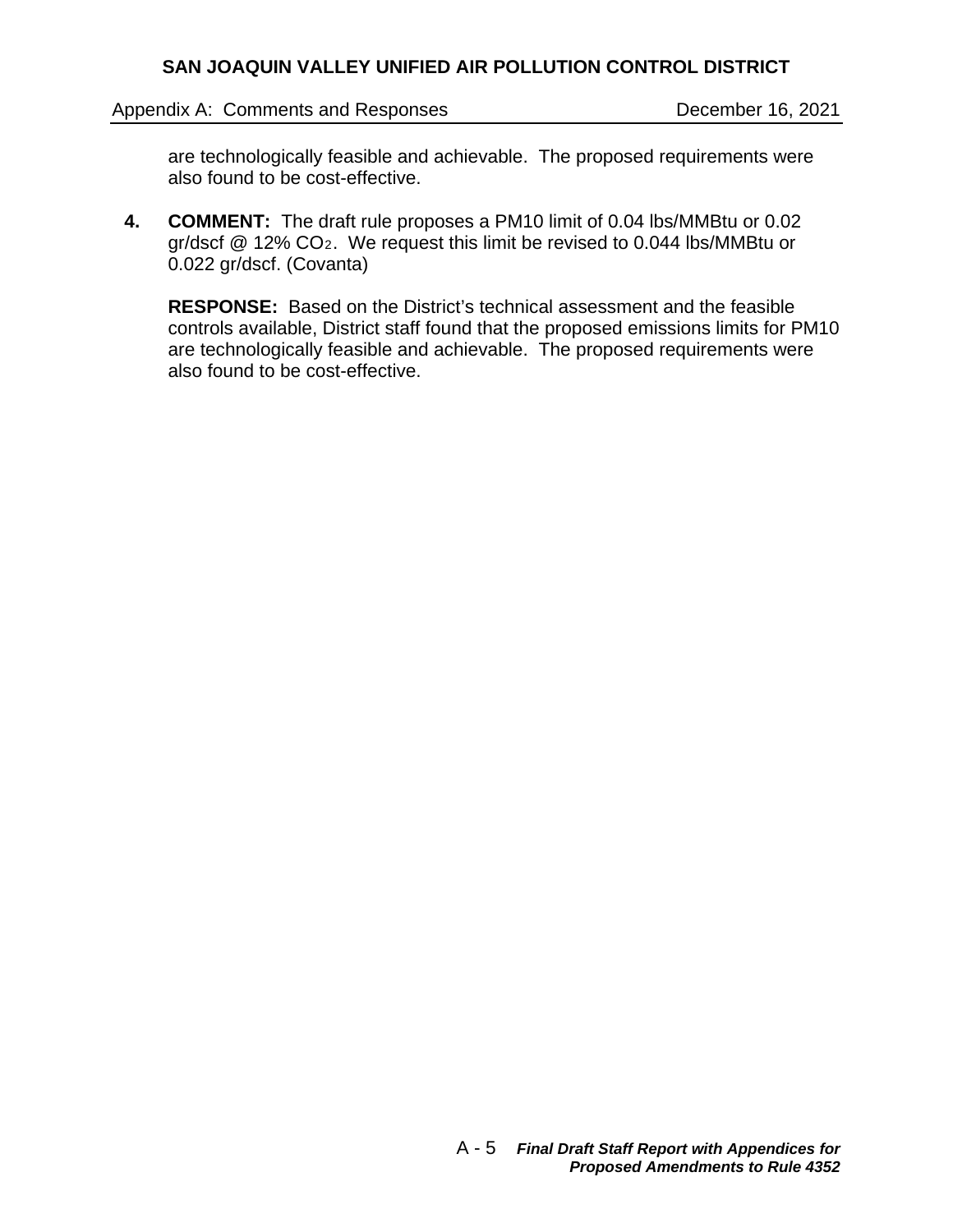Appendix A: Comments and Responses December 16, 2021

#### **SUMMARY OF SIGNIFICANT COMMENTS DRAFT AMENDMENTS TO RULE 4352 (SOLID FUEL FIRED BOILERS, STEAM GENERATORS, AND PROCESS HEATERS) September 30, 2021**

The District held a public workshop to present, discuss, and receive comments on the draft amendments to Rule 4352 on September 30, 2021. Summaries of significant comments received during the public workshop and associated comment period are summarized below.

## **Comments were received from the following:**

Derek Furstenwerth, Consolidated Asset Management Services (CAMS) Dr. Catherine Garoupa, Central Valley Air Quality Coalition (CVAQ) Theresa Zamora, Mi Familia Vota (MFV) Matt Holmes, Little Manila Rising (LMR) Thomas Helme, Valley Projects (VP)

**5. COMMENT:** We support the District's proposed emission limit for NOx, and propose a 0.025 lb/MMBtu SOx limit and a 0.04 lbs/MMBtu PM10 emissions limit in Rule 4352. (CAMS)

**RESPONSE:** The District appreciates the recommendations for emission limits and have evaluated potential options for emission reductions. Proposed emissions limits have been established based on a comprehensive technical evaluation and cost-effectiveness evaluation.

**6. COMMENT:** While we support the proposed lower emissions limits for nitrogen oxides (NOx), particulate matter 10 (PM10), and sulfur oxides (SOx), we continue to encourage direct PM2.5 emissions control limits, particularly for industrial biomass facilities. With the fast-approaching deadline to meet federal air quality standards, it is essential that emission reduction strategies be applied to all pollutants. (CVAQ, MFV, LMR, VP)

**RESPONSE:** The proposed Rule 4352 contains lower NOx emissions limitations (precursor to PM2.5), and establishes emissions limits for direct PM10 and SOx. The direct PM10 from solid fuel fired boilers is primarily PM2.5 (~90%), and SOx reductions also reduce the formation of secondary PM2.5. Therefore, the rule amendments will achieve significant reductions in direct PM2.5, as well as PM2.5 precursor emissions.

**7. COMMENT:** Rule 4352 currently contains an exemption in which the "rule does not apply to units at a Stationary Source that has a potential to emit less than 10 tons per year of NOx or volatile organic compounds (VOCs)." This exception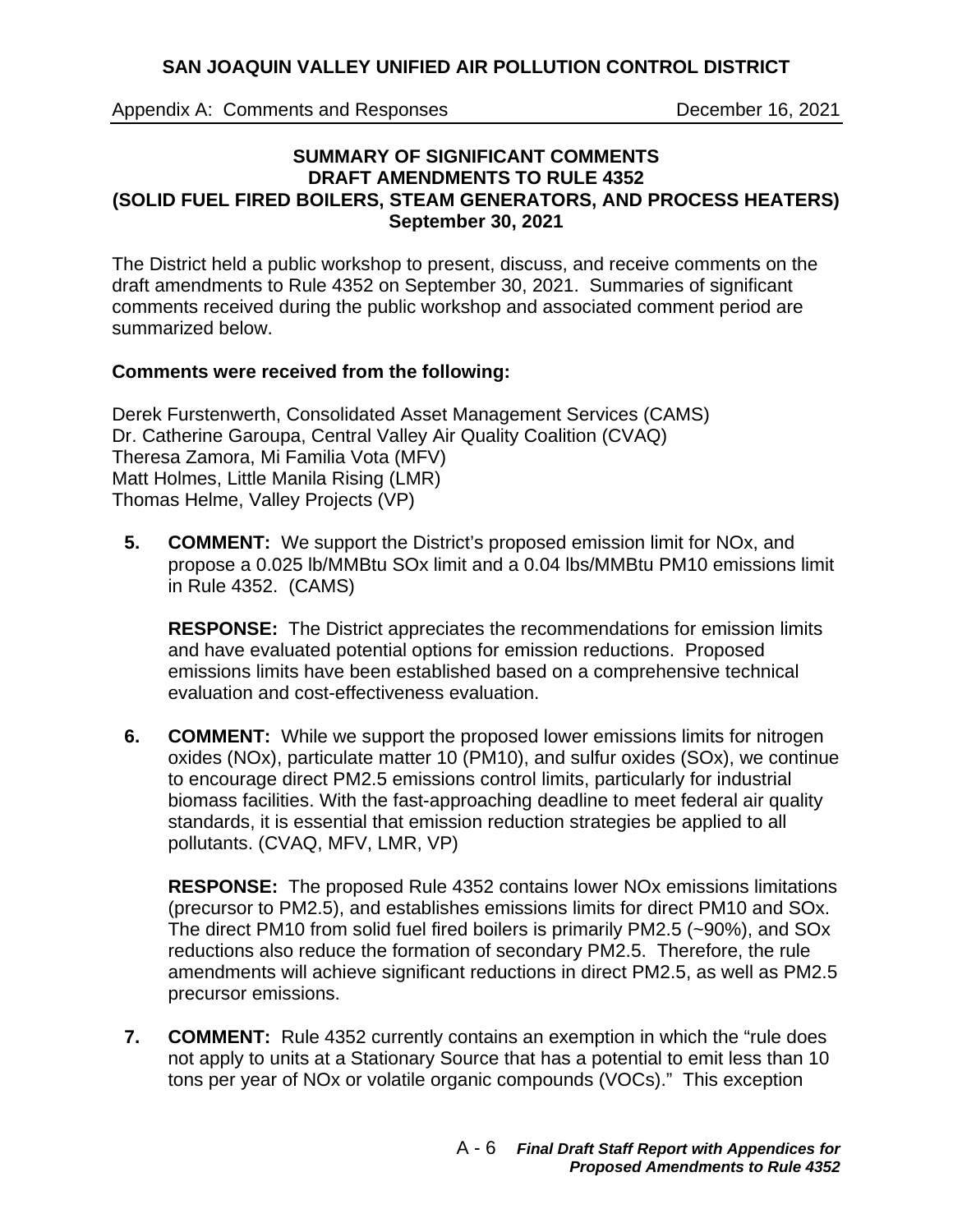Appendix A: Comments and Responses December 16, 2021

does not exist in other air districts and should no longer be included in this rule. (CVAQ, MFV, LMR, VP)

**RESPONSE:** The exemptions section is being removed. Therefore, units with the potential to emit less than 10 tons per year of NOx or VOC are no longer exempt from the requirements of Rule 4352.

**8. COMMENT:** We encourage continued analysis and use of industrial technologies such as SNCR, SCR, baghouses and electrostatic precipitators (ESP) as control technologies for industrial biomass facilities, particularly for facilities near sensitive receptors. (CVAQ, MFV, LMR, VP)

**RESPONSE:** All facilities subject to Rule 4352 currently control NOx, SOx, and direct particulate matter emissions through the use of multiple industrial control technologies, including SNCR, SCR, electrostatic precipitators, multiclones, baghouses, and other technologies. In support of the proposed regulatory amendments, the District conducted a comprehensive technical analysis of all available controls, including a combination of controls as feasible, and has proposed more stringent emission limits that are technologically feasible and cost-effective.

**9. COMMENT:** Consideration should be provided to public health and other adverse economic impacts of air pollution when weighing the technological and economic feasibility of rules with a particular focus on environmental justice implications. (CVAQ, MFV, LMR, VP)

**RESPONSE:** The District appreciates the comment and is proposing the regulatory amendments consistent with established state and federal requirements and guidance, and as part of ongoing efforts to meet health-based state and federal ambient air quality standards to protect public health in communities across the Valley.